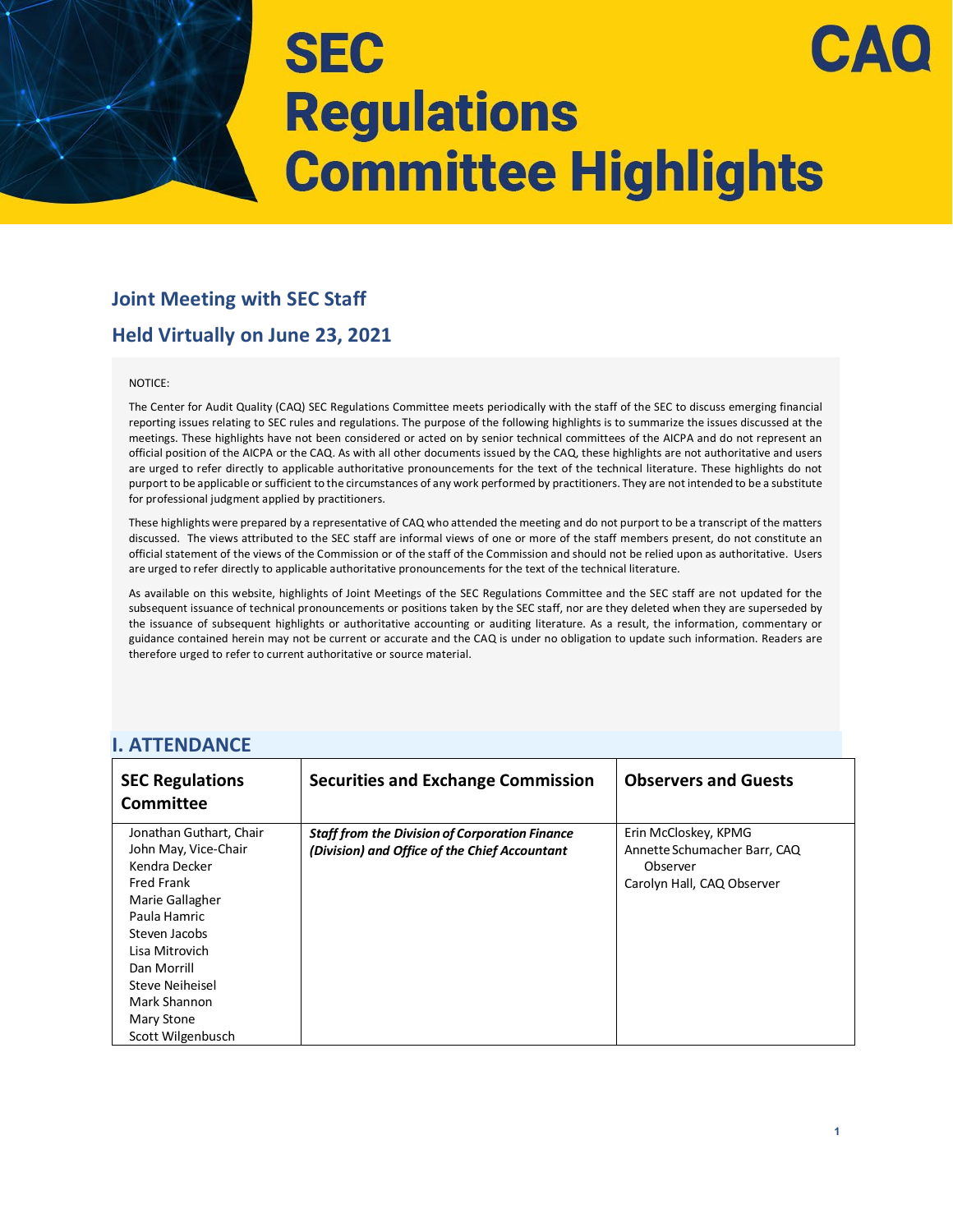### **II. ORGANIZATIONAL, PERSONNEL AND PROJECT UPDATES**

#### **A. Staff Update**

The staff provided the following updates on personnel developments in the Division:

- Renee Jones has been named as the new Division Director. John Coates, who previously served as the Acting Division Director, is now the Commission's General Counsel.
- Sarah Lowe will soon join the Division as a Deputy Chief Accountant.
- Patrick Gilmore has left the SEC, creating an open position for a Deputy Chief Accountant. This position will be filled on an acting/temporary basis by current staff members until a public and internal posting for the permanent replacement is done.
- Angela Kim will join CF-OCA through December to assist with rulemaking and updates to the Financial Reporting Manual (FRM).

#### **B. FRM Update**

The staff is continuing its work on updates to the FRM, focusing on revisions to reflect recently released rules and deleting references to outdated rules and requirements.

### **III. CURRENT FINANCIAL REPORTING MATTERS**

#### **A. Pre-merger SPAC financial statements after the de-SPAC merger has been completed**

The Committee members and staff considered an illustrative scenario in which a calendar yearend SEC registrant SPAC merged with a calendar year-end private operating company in Q1 2021 in a transaction that was accounted for as a reverse recapitalization. The post-merger registrant intends to file a new registration statement on Form S-1 (e.g., to register the shares of common stock which may be issued upon exercise of warrants to purchase the registrant's common stock).

The Committee members asked whether the staff would object to a registrant not including the pre-merger historical financial statements of the SPAC in connection with the Form S-1 if it includes financial statements of the registrant for a post-merger interim period and also includes the historical financial statements of the previously private operating company retrospectively revised, as appropriate, for the impact of the share exchange.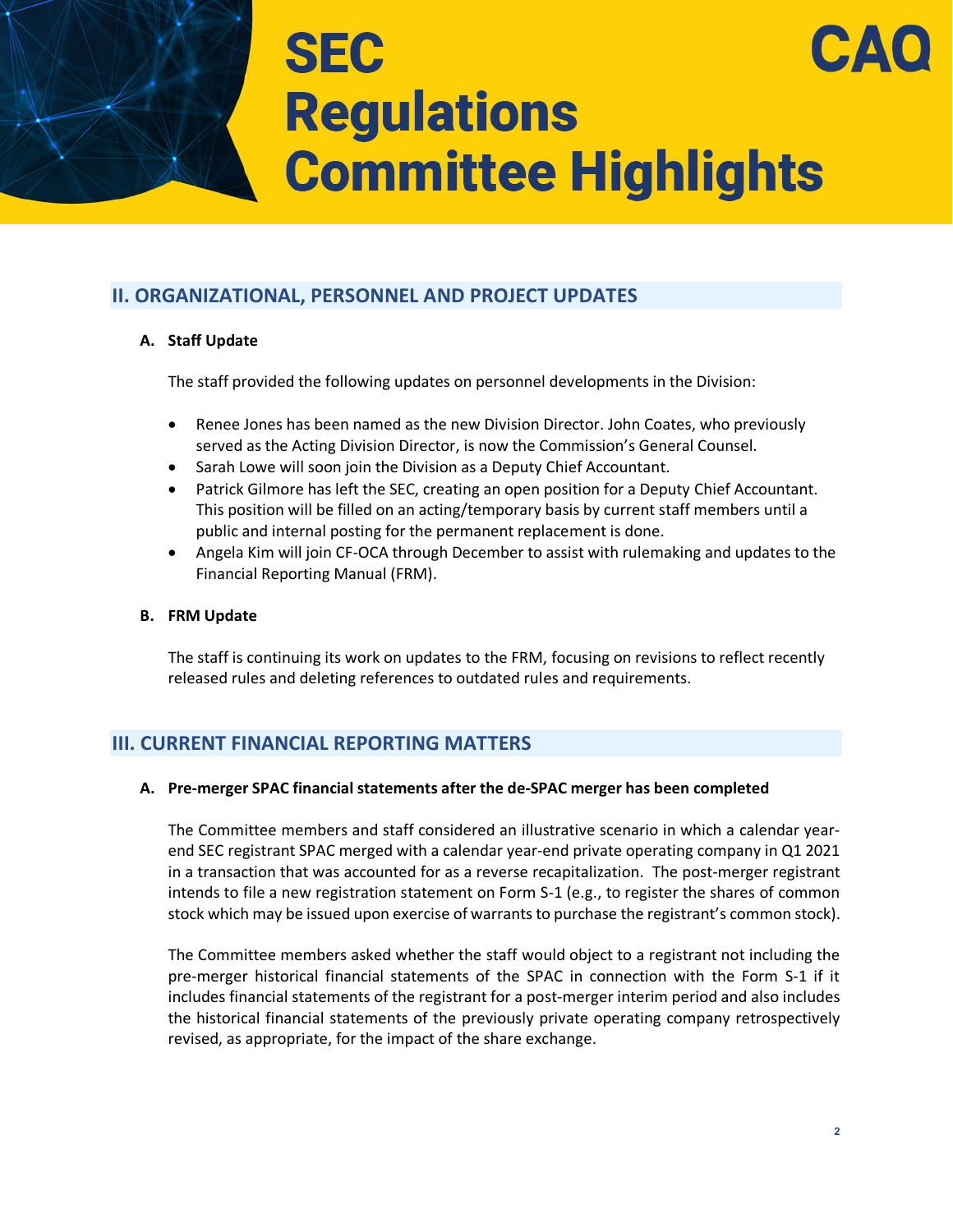In this scenario, the staff indicated it would *not* object if the registrant omits the pre-merger historical financial statements of the SPAC from the Form S-1. The staff indicated, however, that this position would not necessarily apply in situations other than reverse recapitalizations.

The staff indicated that it *would* object if the Form S-1 omits the pre-merger historical financial statements of the SPAC in situations where the registration statement does not include financial statements of the registrant for a post-merger period and the historical financial statements of the previously private operating company retrospectively revised, as appropriate, for the impact of the share exchange.

#### **B. Change in accountants disclosure relating to a non-reporting target in a SPAC transaction**

The Committee members asked whether a non-reporting target in a SPAC transaction that has had a change in accountants during the two most recent fiscal years or any subsequent interim period would be required to provide disclosures required by Item 304(a) of Regulation S-K in a proxy statement on Schedule 14A or a combined proxy and registration statement on Form S-4. The staff stated that disclosure under Item 304(a) is not required for a non-reporting target in a proxy statement or in a combined proxy and registration statement, but the disclosure could be provided if the information was believed to be material. That said, the disclosures set forth in Item 304(b) of Regulation S-K would be required in both the proxy statement on Schedule 14A or a combined proxy and registration statement on Form S-4.

This response is specific only to a proxy statement or combined proxy and registration statement. FRM 12230.3 contains the following guidance with respect to the Form 8-K filed to report the loss of shell company status shortly after the completion of the de-SPAC merger:

*12230.3 In a reverse recapitalization with a shell company, any change in accountants during the two most recent fiscal years and interim period for the accounting acquirer must be reported in the Form 8-K, as itisrequired by Item 14 of Form 10. Any change must be reported even if a successor accountant reaudits all of the periods of the financial statements contained in the Form 8-K.*

#### **C. Loss of Emerging Growth Company (EGC) status due to exceeding the rolling three-year \$1 billion non-convertible debt issuance threshold**

The staff discussed reporting requirements that apply when a registrant loses its EGC status because it exceeded the rolling three-year \$1 billion non-convertible debt issuance threshold after fiscal period end (annual or quarterly) but before the periodic report associated with that period end (either Form 10-K or Form 10-Q) is filed. For example, a calendar year-end registrant loses